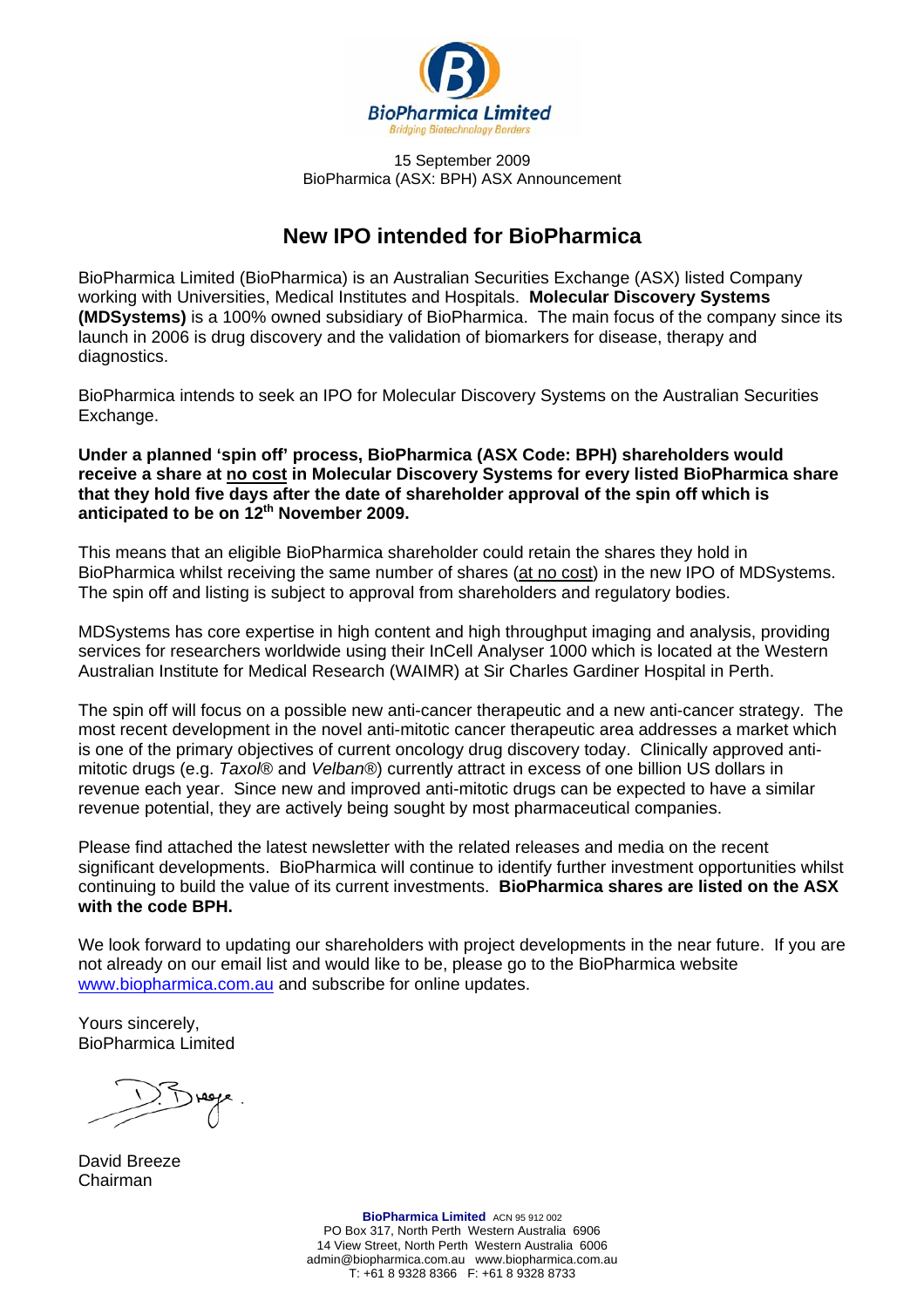

# **Investment Overview**

**BioPharmica intends to seek an IPO for investee Molecular Discovery Systems on the Australian Securities Exchange. Molecular Discovery Systems will be a company dedicated to the Anit-Mitotic Drug Discovery Development Program and the tumour suppressor gene HLS5 along with its current high content screening facility. Under a planned 'spin off' process, BioPharmica (ASX: BPH) shareholders would receive a share at no cost in Molecular Discovery Systems for every listed BioPharmica share that they hold five days after the date of the shareholder approval of the spin off.**



BioPharmica currently partners with several academic institutions including Western Australian Institute for Medical Research (WAIMR), Swinburne University of Technology (SUT) and The Royal Melbourne Institute for Technology (RMIT) University.

New commercially targeted projects have been spun out of the original BioPharmica portfolio of research which includes a possible new anti-cancer therapeutic and a new anti-cancer strategy. The most recent development in the novel anti-mitotic cancer therapeutic area addresses a market which

#### **BioPharmica Exploration Update www.wotnews.com.au 10 August 2009**

**BioPharmica (ASX: BPH) ASX Announcement New Anti-Mitotic Drug Development for Pre-Clinical Testing.** A new class of anti-mitotic drugs, discovered by BioPharmica's cancer cell biology researcher Dr Robin Scaife, has undergone extensive development toward pre-clinical testing of anti-cancer activity. Detailed analysis of chemical analogues of the new drug have yielded a new drug that exhibits nearly 1000 times the biological activity of the initial compound derived by screening of a chemical library. This new drug has also recently undergone testing in animals to rule out adverse toxic side-effects.

Animals exposed to very high levels of the new drug exhibited no signs of acute toxicity. BioPharmica's new anti-mitotic drug is, therefore, primed for pre-clinical testing of anti-tumour activity, and it is anticipated that the research program may enable commercial development within this financial year.

The inhibition of cell proliferation and induction of cancer cell death is due to the anti-mitotic activity of these potential new drugs.

Anti-mitotic drugs, such as the blockbuster anticancer drug Taxol®, are considered to be among the most clinically important cancer drugs discovered to date, generating revenue well in excess of one billion USD/yr. Taxol® has become one of the most valuable cytotoxic chemotherapeutic agents we have in clinical oncology. It has proven effective in ovarian, breast, lung and head and neck cancer and it has contributed immensely to the quality of life of cancer patients (www.medicalnewstoday.com/articles/26471.php). In 2000. BMS reported its annual sales of Taxol® was \$1,592 billion – equal to excess \$4.3 million per day (www.21cecpharm.com/px). A taxane is a type of chemotherapy that stops living cell division in order to fight tumors.

# **Molecular Discovery Systems (MDSystems) High Content Imaging Technology**

#### MDSystems is located in the Western Australian Institute for Medical Research and has core expertise in high content and high throughput imaging and analysis. Services are able to be provided to researches utilizing the InCell

Analyser 1000 and is currently undertaking works for the Lung Institute of Western Australia (LIWA). Also continuing collaboration with the Laing Group screening to help find a cure to Floppy Baby Syndrome.

#### **Molecular Discovery Systems**

ACN 42 118 494 492 Western Australian Institute of Medical Research Lab G69, B Block, QEII Medical Centre Hospital Avenue Nedlands Western Australia 6009



**Rachel Ramsdale** *Research Scientist*

Lab Office: +61 8 9346 7404 Fax: +61 8 9346 7219 rachel@mdsystems.com.au www.biopharmica.com.au/portfolio/mds/index.html

is one of the primary objectives of current oncology drug discovery. Clinically approved anti-mitotic drugs (e.g. Taxol® and Velban®) currently attract in excess of one billion dollars (US) in revenue per year. Since new and improved antimitotic drugs can be expected to have a similar revenue potential, they are actively being sought by most pharmaceutical companies.

BPH Chairman, Mr David Breeze said "We are excited about the new research being undertaken as it has excellent commercial development opportunities. Discussions have already been initiated with international companies with the objective of licensing the development of these projects. It is anticipated that the research program will enable developments in this area within this financial year".

**Please see following an update on business activities, technologies being developed and media coverage.**

### THE WEST AUSTRALIAN **Business**

**thewest.com.au/business**

**Wednesday, August 12, 2009**

# **BioPharmica rises after drug trials**

#### VIVIENNE RYAN

BioPharmica is closer to commercializing its anti-cancer drug after completing successful medical trials, sparking a share price rally. The company's shares have rallied from Friday's close of 2.6 cents to 12 cents yesterday on news its anti-mitotic drug had passed animal trials. Chairman David Breeze declined to comment on whether BioPharmica had been approached by a pharmaceutical company interested in commercializing the drug but said the company was focused on achieving milestones required to take the drug to a commercial partner. The drug has been developed in collaboration with the University of WA.

#### **Friday, August 14, 2009**

### **BioPharmica drug plan**

BioPharmica is planning to spin off its anti-cancer drug into a separate listed company called Molecular Discovery Systems. The local biotechnology player has launched it's share purchase plan for the new company that will be dedicated to its anti-mitotic drug which boasted successful animal trials this week. BioPharmica shares have soared 1130 per cent this week, from its 2.6 cent close last Friday to 32 cents.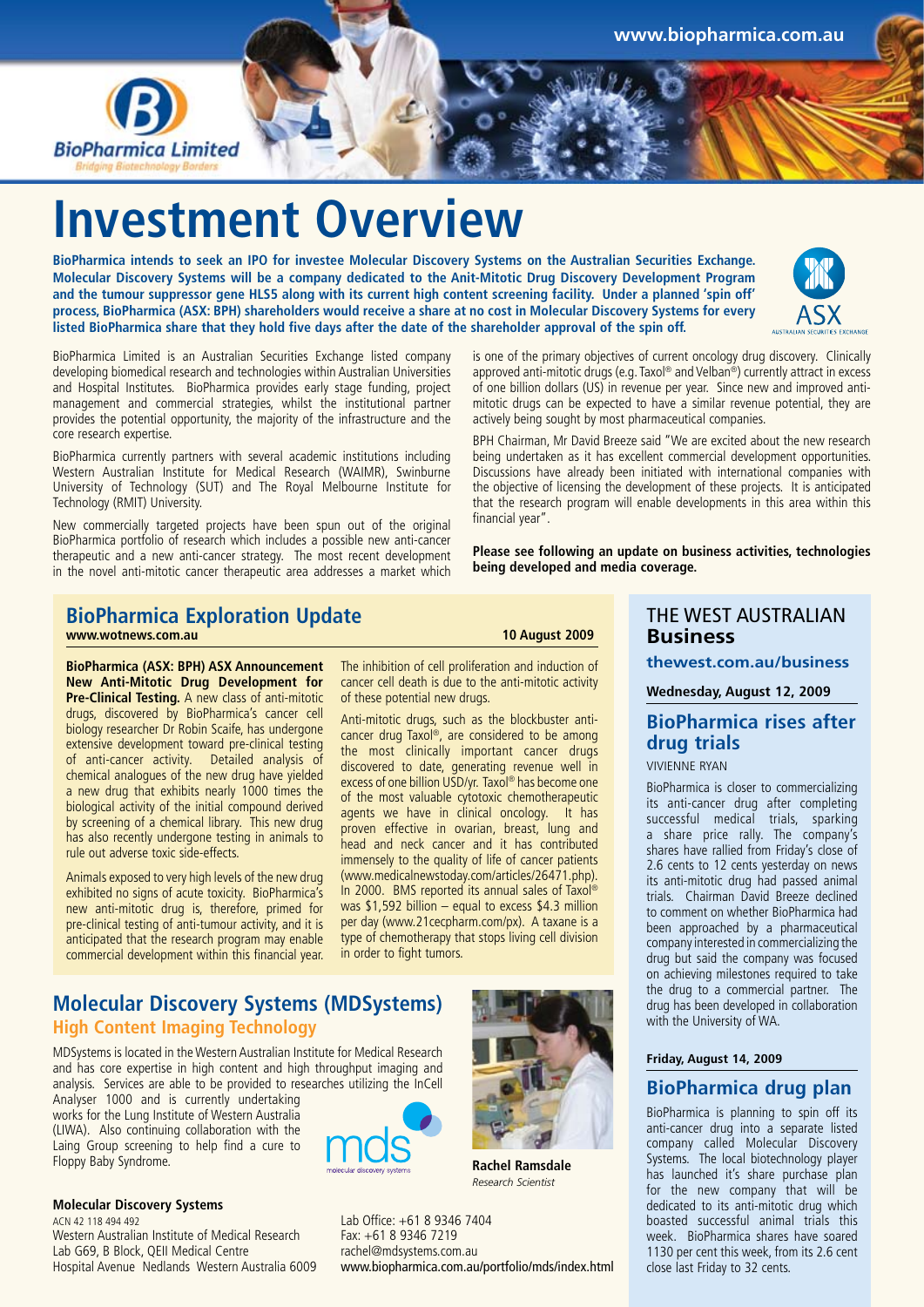# **Anti-Mitotic Cancer Therapeutics**



**Dr Robin Scaife** *Principal Scientist*

A new class of anti-mitotic drugs, discovered by BioPharmica's cancer cell biology researcher Dr Robin Scaife, has undergone extensive development toward preclinical testing of anti-cancer activity.

Detailed analyses of chemical analogues of the new drug have yielded a new drug that exhibits nearly 1000 times the biological activity of the initial compound derived by screening of a chemical library. This new drug has also recently undergone testing in animals to rule out adverse toxic side-effects. Animals exposed to very high levels of the new drug exhibited no signs of acute toxicity.

We expect to shortly commence testing of the anti-tumour activity in vivo using a variety of animal models of tumour growth. In light of the anti-tumour activities of other anti-mitotic drugs, we expect our pre-clinical/animal testing of of antitumour activity to be successful.

The inhibition of cell proliferation and induction of cancer cell death is due to the anti-mitotic activity of these potential new drugs. Antimitotic drugs, such as the blockbuster anti-cancer drug Taxol®, are considered to be among the most clinically important cancer drugs discovered to date[1], generating revenue well in excess of one billion USD/yr[2],[3]. In light of the clinical success of the anti-mitotic microtubule drug Taxol®, the identification of new and improved anti-mitotic pharmacophores remains one of the primary objectives of current oncology drug discovery.

proliferation (metaphase arrest) with apoptosis (mitotic death and/or

Given that pharmaceutical industry has invested billions of dollars in anti-mitotic drug research and development, a new drug candidate can generate a lot of interest. Several dozen pharmaceutical companies (i.e. nearly all of those that we have approached) have expressed interest in our anti-mitotic drug. Co-development will, however, first require completion of the testing with

It is likely that, similar to other mitotic drugs, our new compounds will exhibit anti-tumour activity in animal models. We expect to be able to validate the in vivo anti-tumour activity in about 6 months, and this will pave the way to commercialisation. When one considers the revenue generated by Taxol<sup>®</sup> and other microtubule drugs, the potential financial windfall is

catastrophe) (Figure 1).

animals.

**enormous** 

We are actively undertaking the research along with seeking co-development. The outcomes for this project will be: New anti-cancer drug; characterized anti-cancer drug and validated anti-cancer drug / characterisation of drug synergy at a cellular level, molecular level and validated new anti-cancer strategy.

Unregulated cell proliferation and evasion of cell death (apoptosis) are two of the fundamental hallmarks of cancer. While a number of pharmacological agents can target cell proliferation or apoptosis, antimitotic agents have proven to be among the most clinically effective anti-cancer drugs. The exceptional tumour inhibitory activity of antimitotic drugs is due to their unique ability to link perturbation of cell



#### **Singapore, Aug 10, 2009**

## **BioPharmica's anti-mitotic drug for pre-clinical testing**

A new class of anti-mitotic drugs, discovered by BioPharmica's cancer cell biology researcher Dr Robin Scaife, is said to have undergone extensive development toward pre-clinical testing of anti-cancer activity. Detailed analysis of chemical analogues of the new drug have yielded, according to the company, a new drug that exhibits nearly 1000 times the biological activity of the initial compound derived by screening of a chemical library.

This new drug recently underwent testing in animals to rule out adverse toxic side-effects. Animals exposed to very high levels of the new drug is said to have exhibited no signs of acute toxicity. BioPharmica's new anti-mitotic drug is, therefore, primed for pre-clinical testing of anti-tumor activity, and it is anticipated that the research program may enable commercial development within this financial year.

The inhibition of cell proliferation and induction of cancer cell death is due to the anti-mitotic activity of these potential new drugs. According to BioPharmica, anti-mitotic drugs, such as the blockbuster anti-cancer drug Taxol, are considered to be among the most clinically important cancer drugs discovered to date, generating revenue well in excess of \$1 billion per year.

BioPharmica has also announced that a new agreement between the University of Western Australia (UWA) and BPH has been finalized to replace the HLS5 Collaborative Research and Technology Farmin Agreement.

Under the new agreement BPH will own 100% of the intellectual property of the HLS5 project and its derivatives developed during the research and development. BPH will also continue to sole fund the development of the projects. In exchange for the ownership of the intellectual property BPH

will pay the UWA an agreed net royalty upon commercialization.

As part of the new agreement the company has appointed Dr Robin Scaife as the lead scientist on the project. Dr Scaife who was previously employed by the University of Western Australia will now continue his research as a full time employee of BPH. Dr Scaife will head up the BPH Laboratory located at the Western Australian Institute for Medical Research (WAIMR).

BPH's chairman, Mr David Breeze said "We are excited about the new research being undertaken as it has excellent commercial development possibilities. Discussions have already been initiated with international companies with the objective of licensing and development of these projects. It is anticipated that the research program will enable developments in this area within this financial year".

[1] "Taxol has become one of the most valuable cytotoxic chemotherapeutic agents we have in clinical oncology. It has proven effective in ovarian, breast, lung, and head and neck cancer and it has contributed immensely to the quality of life of cancer patients," (www.medicalnewstoday.com/ articles/26471.php) [2] "In 2000. BMS reported its annual sales of Taxol® was \$1.592 billion -

- equal to excess \$4.3 million per day" (www.21cecpharm.com/px) [3] "A taxane is a type of chemotherapy
- that stops cell division in order to fight tumors. Sales of taxanes were approximately \$2 billion in 2007," (www.wikinvest.com/stock/Abraxis\_ BioScience\_(ABII)

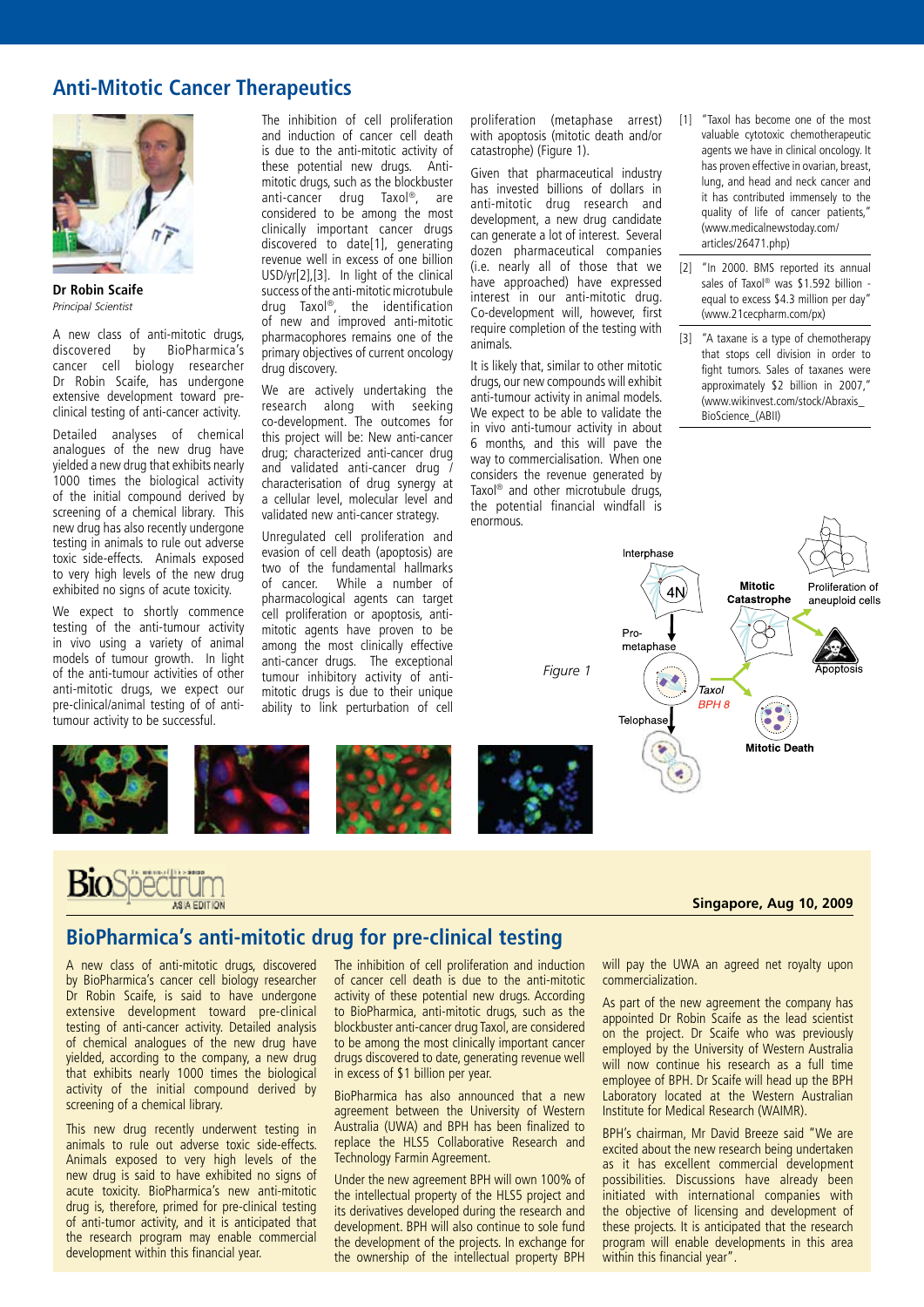

# **BioPharmica progresses toward cancer treatment**

#### **Written by Laura Glitsos Friday, 21 August 2009**

BIOPHARMICA Ltd (BPH) is sailing toward pre-clinical testing of a new class of anti-cancer drugs, with Dr Robin Scaife at the helm.

The progress coincides with the announcement of BPH's new agreement with the University of Western Australia, which stipulates BPH will now own 100 percent of the intellectual property of the HLS5 project and derivatives, including the anti-cancer agents.

The research has profound implications, considering current approved anti-mitotic drugs such as Taxol® and Velban® attract more than US\$1 billion in revenue per year, according to BPH.

Project leader Dr Robin Scaife says this new class of anti-mitotic drugs represent an important category of anti-neoplastic cancer therapeutics.

"By blocking cell division (mitosis), they can profoundly inhibit tumour growth and even cause tumour shrinkage," he says.

"The new growth inhibitory drug that I have discovered is an anti-mitotic drug, therefore, it directly inhibits cell division, thereby killing most human cancer cells tested to date.

Mitosis requires the assembly of a highly complex and tightly regulated cellular structure, known as the mitotic spindle, which orchestrates the chromosome segregation that is required for cells to divide and proliferate.

According to Dr Scaife, the new drug perturbs the spatial/3D organisation of the mitotic spindle, thereby preventing the chromosome segregation and cell division/ proliferation.

Dr Scaife says his anti-mitotic drug discovery may represent a new, or third, class of mitotic spindle inhibitors.

"Its mode of action appears to be quite distinct from the effects of mitotic kinase and mitotic kinesin inhibitors on dividing cells," he says.

"The first generation of anti-mitotics like Taxol® affect the assembly of the protein fibres (microtubules) that form the mitotic spindle.

"While these drugs block cell division and are effective at inhibiting the proliferation of cancerous cells, they also tend to cause undesirable side-effects such as neuropathy.

"These side-effects are largely due to inhibition of other important microtubule functions and these microtubule drugs also suffer from the ability of most cancerous cells to develop resistance to them."

BPH chairman Mr David Breeze says detailed analyses of chemical analogues of the new drug have yielded a new drug that exhibits nearly 1000 times the biological activity of the initial compound derived by screening of a chemical library.

"This new drug has also recently undergone testing in animals to rule out adverse toxic side-effects and animals exposed to very high levels of the new drug exhibited no signs of acute toxicity," Mr Breeze says.

Dr Scaife says the next step will be testing the anti-tumour activity in vivo using a variety of animal models of tumour growth.

"In light of the anti-tumour activities of other anti-mitotic drugs, we expect our pre-clinical/animal testing of antitumour activity to be successful," he says.

# **HLS5 Tumour Suppressor Gene Biomarkers and Therapeutics**



Professor Peter Klinken Director, WAIMR

Professor Klinken and his team's discovery of a tumour suppressor gene called HLS5 is providing fresh hope of tackling a number of cancers. The gene may be able to be used to slow the rate of some cancers. In effect, HLS5 acts in much the same was a a brake cable in a car  $-$  if the cable is cut, then the gene can't do its job and cell growth can't be controlled, leading to cancer. The research could lead to the development of a drug that mimics HLS5 to slow and even stop the growth of cancer cells. The team is also working to produce a test for the gene which could indicate a person's risk of developing breast, prostate, liver, ovarian and colon cancer. BioPharmica has been working with the Western Australian Institute for Medical Research (WAIMR) since 2004 to develop and validate HLS5 as a novel tumour suppressor gene.

BioPharmica's representatives attended BIO2008 in San Diego to discuss with international pharma groups potential licensing opportunities for HLS5. Professor Klinken and his team at the MRF Laboratory are currently working on a number of milestones that will help carry the research through to a commercial point.

The team presented at ComBio Signalling and Cancer Symposium in Canberra, the American Society of Hamatology (ASH) and presented a poster at the Lorne Cancer Conference in Victoria.

The team has also been awarded a grant from the Scott Kirkbride Melenoma Research Centre (SKMRC). Thanks to the grant Dr Winteringham will now lead a team at WAIMR investigating the tumour suppressor gene HLS5 and its potential influence in Melenoma.

BioPharmica has developed an extensive patent portfolio around HLS5 both as a potential therapeutic target and underpinning its involvement in a variety of disease pathways. BioPharmica has exclusive rights to the tumour suppressor gene 'HLS5'. The Tumour Suppressor Factor patent has been granted in Australia and more recently in the United States of America.



# proactiveinvestors **Tuesday, August 11, 2009**

# **BioPharmica receives U.S. Patent for exciting tumour suppressor gene in cancer fight**

Recent investors in BioPharmica (ASX: BPH) would have done a jig today, as the share price shot up over 140% to 12 cents.

On news, that the patent "Tumour Suppressor Factor" No.7560253 has been issued as a patent in the United States. The HLS5 tumour suppressor gene was reported by Professor Klinken's team in 2004.

Potentially, the gene could have a significant part to play in the fight against cancer. Currently, BioPharmica is investigating the tumor suppressor gene HLS5 and its potential influence in cancer. However, the concerted research efforts previously undertaken reveal that HLS5 works through multiple pathways that may target cancer as well as a range of other diseases.

It has exclusive rights to the tumor suppressor gene HLS5 both as a potential therapeutic target and also underpinning its involvement in a variety of disease pathways.

In conjunction with BioPharmica the expert team at The West Australian Institute for Medical Research (WAIMR) led by Director Professor Peter Klinken are continuing with the research.

BioPharmica has developed an extensive patent portfolio and has exclusive rights to the tumor suppressor gene HLS5 both as a potential therapeutic target and also underpinning its involvement in a variety of disease pathways. The patent portfolio of technology surrounding HLS5 is currently going through National Phase filings in Australia, US and Europe.

The Tumor Suppressor Gene HLS5 has a large amount of data gathered with the continued support of WAIMR. BioPharmica is seeking out-licensing or co-development opportunities with large pharma and biotech.

BioPharmica provides early stage funding, project management andcommercialisation strategiesfor proof of concept for a direct collaboration, a spin out company or to secure a license, whilst the institutional partner provides infrastructure and the core scientificexpertise.

Three of BioPharmica's projects have advanced to a stage where we have been able to initiate discussions on commercialisation with domestic and international companies. The most recent development in the novel anti-mitotic cancer therapeutic area addresses a market valued at in excess of one billion dollars (US) per year.